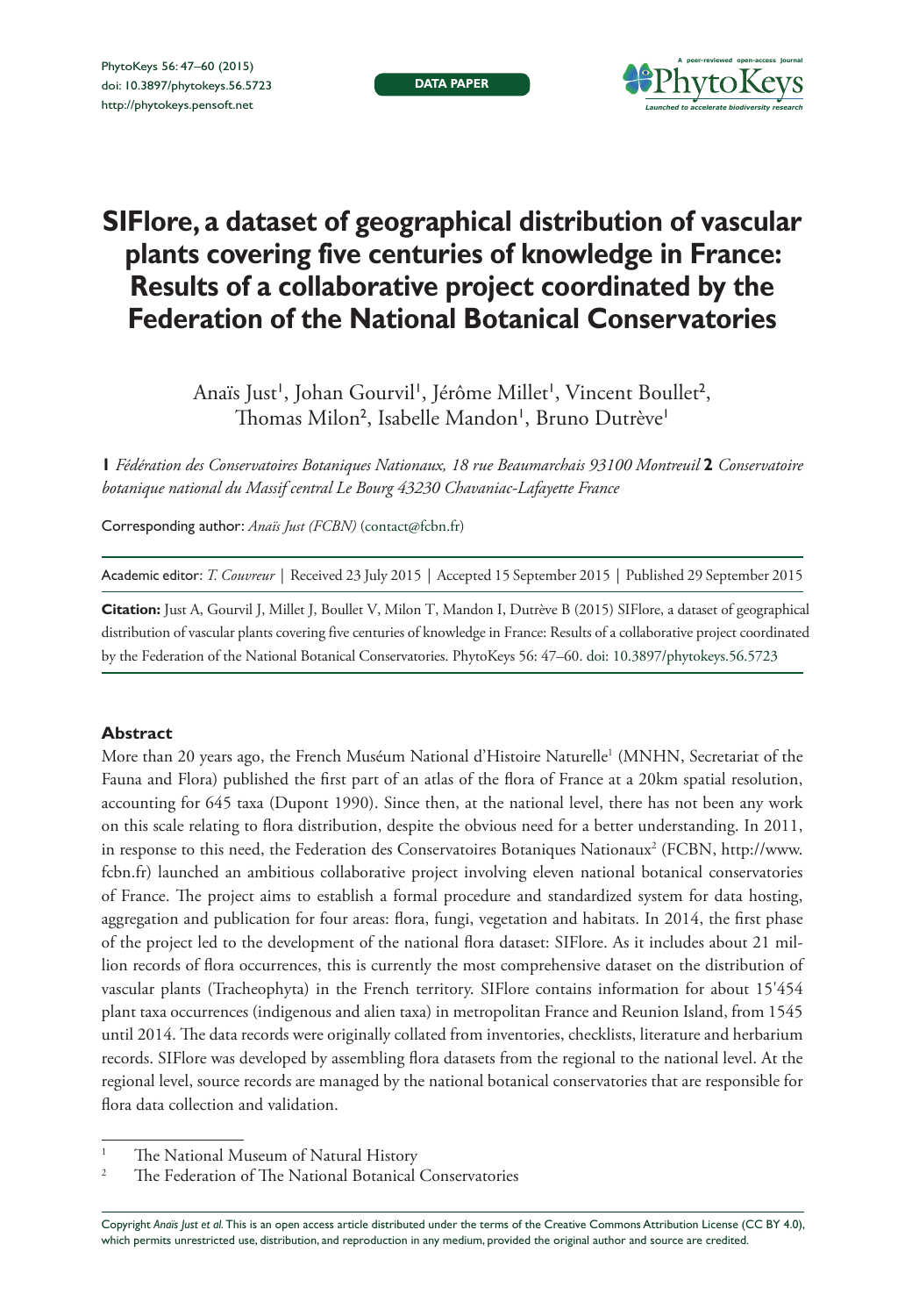In order to present our results, a geoportal was developed by the Fédération des conservatoires botaniques nationaux that allows the SIFlore dataset to be publically viewed. This portal is available at: [http://siflore.fcbn.](http://siflore.fcbn.fr) [fr](http://siflore.fcbn.fr). As the FCBN belongs to the Information System for Nature and Landscapes' (SINP), a governmental program, the dataset is also accessible through the websites of the National Inventory of Natural Heritage [\(http://](http://www.inpn.fr) [www.inpn.fr\)](http://www.inpn.fr) and the Global Biodiversity Information Facility ( [http://www.gbif.fr\)](http://www.gbif.fr). SIFlore is regularly updated with additional data records. It is also planned to expand the scope of the dataset to include information about taxon biology, phenology, ecology, chorology, frequency, conservation status and seed banks.

A map showing an estimation of the dataset completeness (based on Jackknife 1 estimator) is presented and included as a numerical appendix.

#### **Purpose:**

SIFlore aims to make the data of the flora of France available at the national level for conservation, policy management and scientific research. Such a dataset will provide enough information to allow for macroecological reviews of species distribution patterns and, coupled with climatic or topographic datasets, the identification of determinants of these patterns. This dataset can be considered as the primary indicator of the current state of knowledge of flora distribution across France. At a policy level, and in the context of global warming, this should promote the adoption of new measures aiming to improve and intensify flora conservation and surveys.

#### **Keywords**

Metropolitan France, La Reunion Island, Plantae, Tracheophyta, FCBN, CBN

## **Data published through**

FCBN: <http://www.siflore.fcbn.fr>

## **Introduction**

#### Taxonomic coverage

Note: The taxonomic and nomenclatural reference for the first edition of the SIFlore dataset is the fifth edition of the taxonomic repository for the fauna, flora and fungi of metropolitan France and overseas territories, TAXREF, which was developed within the framework of a convention between the French ministry of ecology, the MNHN, the FCBN and Tela Botanica. The overall methodological framework at the basis of the TAXREF repository is presented in Gargominy et al. (2014).

The version originally used for data aggregation is TAXREF v5.0, posted online on July 20th, 2012.

At the time of writing, the current version of TAXREF was v8.0, posted online on December 1st, 2014. Data is available in the taxonomic and nomenclatural reference TAXREF v5.0 on the <http://siflore.fcbn.fr>web atlas. For practical reasons, data has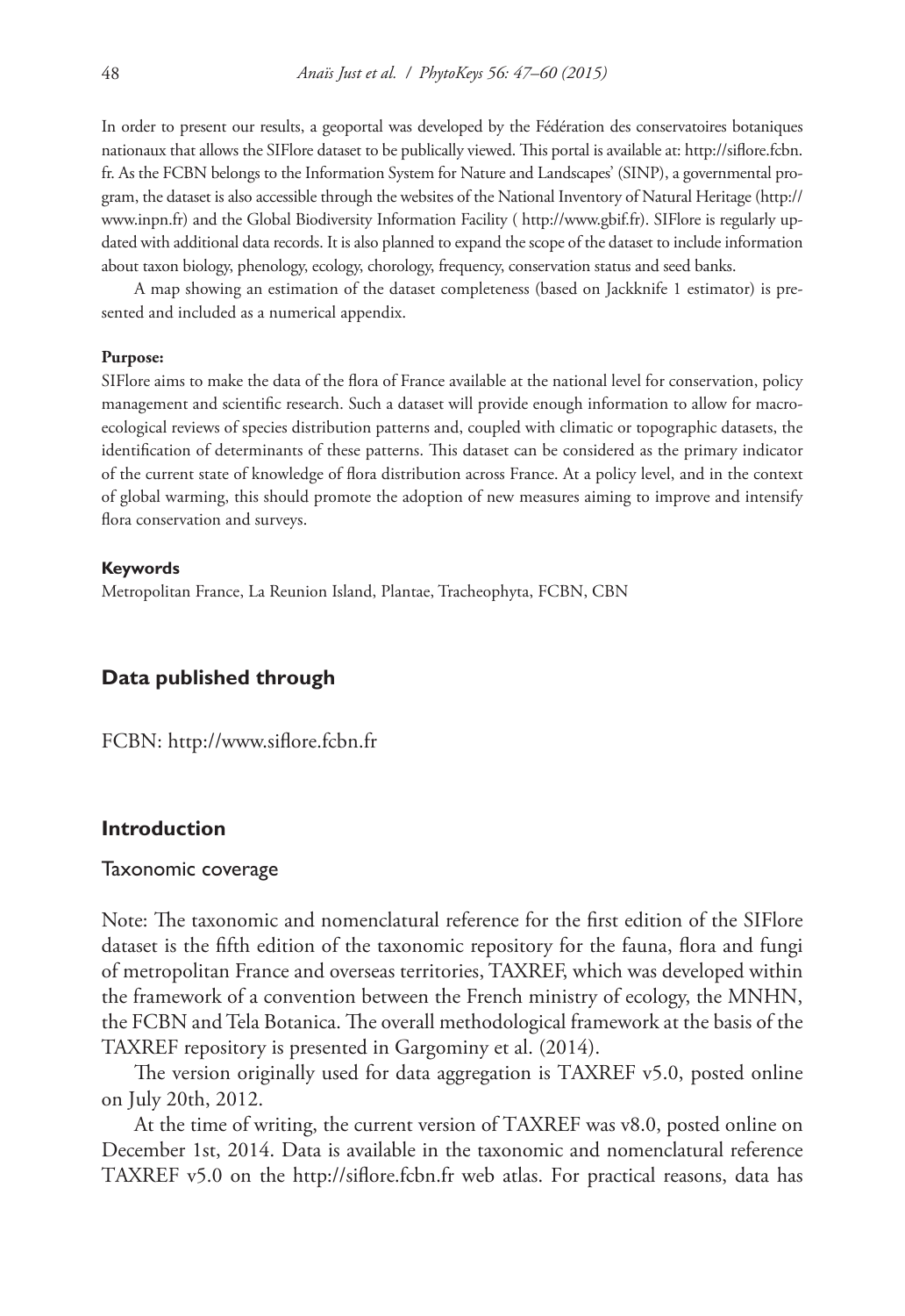

Figure 1. Distribution of the dataset by family.

been automatically linked to TAXREF v8.0 on the GBIF website, which may generate some taxonomic errors. This work was carried out under the responsibility of the Service du patrimoine naturel (SPN/MNHN). In order to prevent any error of interpretation, amended taxa were tagged in the Darwin core archive within the field datageneralization as follows: "taxon initially attached to the Taxonomic repository TAXREF v5. This taxon has undergone changes since".

It has to be noted that the taxonomic coverage of La Reunion Island was incomplete in this 1<sup>st</sup> version of SIFlore dataset as TAXREF v5.0 did not include most of La Reunion Island taxa. This issue was adressed in TAXREF v7, and subsequent versions, with the integration of the " Index des Trachéophytes de La Réunion (ITR, Boullet & al, 2012) ". Consequently, SIFlore completeness will be improved in the near future by including more taxa originating from La Réunion.

**General taxonomic coverage description:** The taxonomic coverage of this dataset spans the phylum Tracheophyta (vascular plants) present in metropolitan France (excluding the departments of Alsace and Lorraine) and La Reunion Island. Taxa are first identified at the species level and, if appropriate, subspecies level. The largest number of data records belong to the Asteraceae family (2,317,247 records), followed by Poaceae (2,220,479 records), Fabaceae (1,436,758 records) and Rosaceae (1,264,321 records). The families with the least number of records are Escalloniaceae, Malpighiaceae and Schizaeaceae with one data record each (Figure 1).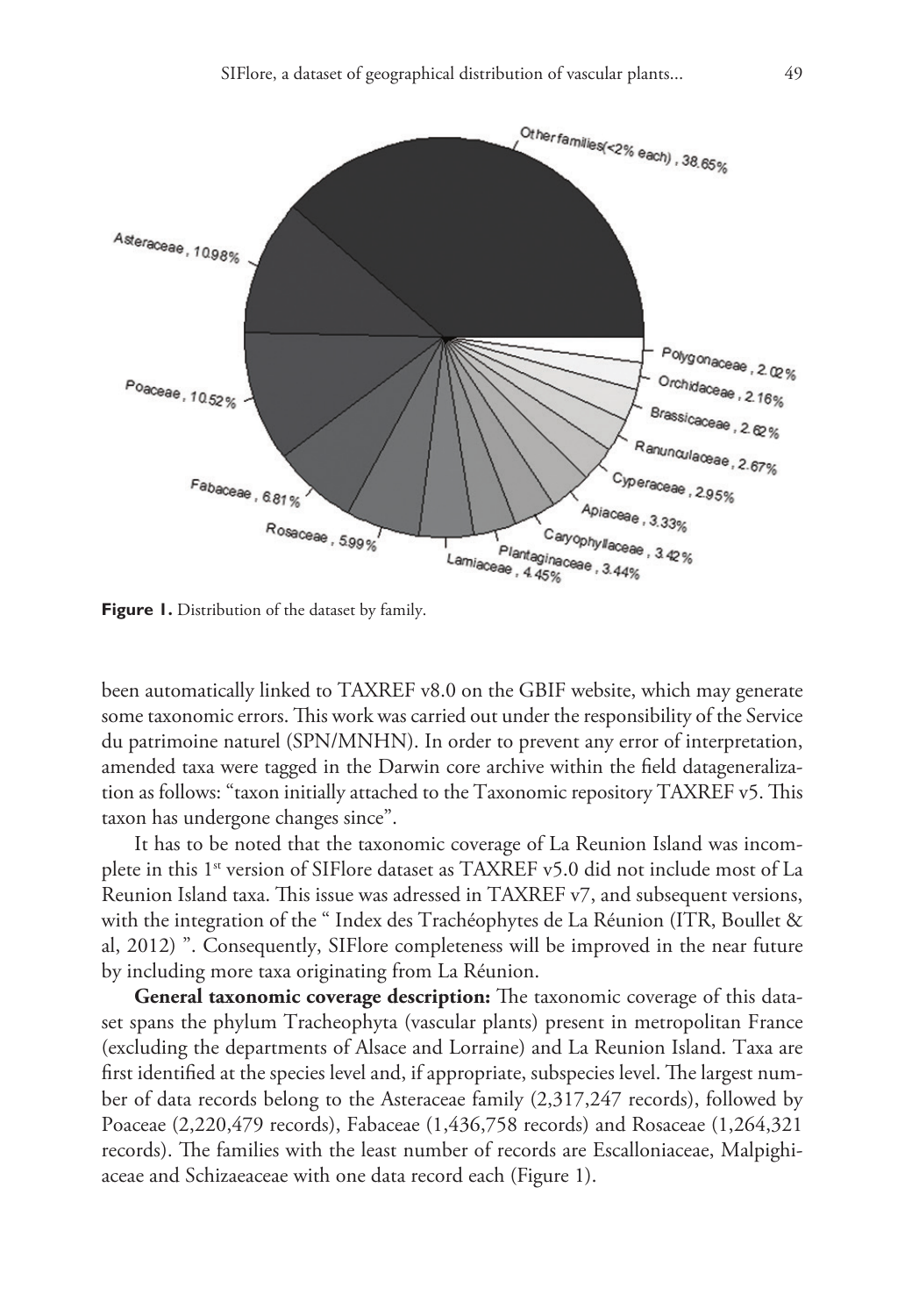## **Taxonomic ranks**

**Kingdom:** Plantae

**Phylum:** Tracheophyta

- **Class:** Equisetopsida
- **Order:** Acorales, Alismatales, Apiales, Aquifoliales, Araucariales, Arecales, Asparagales, Asterales, Boraginales, Brassicales, Buxales, Caryophyllales, Celastrales, Ceratophyllales, Commelinales, Cornales, Crossosomatales, Cucurbitales, Cupressales, Dioscoreales, Dipsacales, Ephedrales, Equisetales, Ericales, Escalloniales, Fabales, Fagales, Garryales, Gentianales, Geraniales, Ginkgoales, Gunnerales, Hymenophyllales, Isoetales, Lamiales, Laurales, Liliales, Lycopodiales, Magnoliales, Malpighiales, Malvales, Myrtales, Nymphaeales, Ophioglossales, Osmundales, Oxalidales, Pandanales, Pinales, Piperales, Poales, Polypodiales, Proteales, Psilotales, Ranunculales, Rosales, Salviniales, Santalales, Sapindales, Saxifragales, Schizaeales, Selaginellales, Solanales, Vitales, Zingiberales, Zygophyllales
- **Family:** Acanthaceae, Acoraceae, Actinidiaceae, Adoxaceae, Aizoaceae, Alismataceae, Altingiaceae, Amaranthaceae, Amaryllidaceae, Anacardiaceae, Annonaceae, Apiaceae, Apocynaceae, Aponogetonaceae, Aquifoliaceae, Araceae, Araliaceae, Araucariaceae, Arecaceae, Aristolochiaceae, Asparagaceae, Aspleniaceae, Asteraceae, Balsaminaceae, Basellaceae, Begoniaceae, Berberidaceae, Betulaceae, Bignoniaceae, Blechnaceae, Boraginaceae, Brassicaceae, Bromeliaceae, Butomaceae, Buxaceae, Cabombaceae, Cactaceae, Campanulaceae, Cannabaceae, Cannaceae, Capparaceae, Caprifoliaceae, Caricaceae, Caryophyllaceae, Casuarinaceae, Celastraceae, Ceratophyllaceae, Cistaceae, Cleomaceae, Clusiaceae, Colchicaceae, Combretaceae, Commelinaceae, Convolvulaceae, Coriariaceae, Cornaceae, Crassulaceae, Cucurbitaceae, Cunoniaceae, Cupressaceae, Cymodoceaceae, Cyperaceae, Cytinaceae, Dennstaedtiaceae, Dioscoreaceae, Droseraceae, Dryopteridaceae, Ebenaceae, Elaeagnaceae, Elatinaceae, Ephedraceae, Equisetaceae, Ericaceae, Escalloniaceae, Euphorbiaceae, Fabaceae, Fagaceae, Frankeniaceae, Garryaceae, Gentianaceae, Geraniaceae, Gesneriaceae, Ginkgoaceae, Goodeniaceae, Grossulariaceae, Gunneraceae, Haloragaceae, Heliconiaceae, Hydrangeaceae, Hydrocharitaceae, Hymenophyllaceae, Hypericaceae, Hypoxidaceae, Iridaceae, Isoetaceae, Juglandaceae, Juncaceae, Juncaginaceae, Lamiaceae, Lardizabalaceae, Lauraceae, Lecythidaceae, Lentibulariaceae, Liliaceae, Linaceae, Linderniaceae, Lycopodiaceae, Lythraceae, Magnoliaceae, Malpighiaceae, Malvaceae, Marantaceae, Marsileaceae, Martyniaceae, Melanthiaceae, Melastomataceae, Meliaceae, Menispermaceae, Menyanthaceae, Molluginaceae, Moraceae, Moringaceae, Musaceae, Myricaceae, Myrtaceae, Nartheciaceae, Nelumbonaceae, Nephrolepidaceae, Nitrariaceae, Nyctaginaceae, Nymphaeaceae, Oleaceae, Onagraceae, Ophioglossaceae, Orchidaceae, Orobanchaceae, Osmundaceae, Oxalidaceae, Paeoniaceae, Pandanaceae, Papaveraceae, Passifloraceae, Paulowniaceae, Phrymaceae, Phyllanthaceae, Phytolaccaceae, Pinaceae, Piperaceae, Pittosporaceae, Plantaginaceae, Platanaceae, Plumbaginaceae, Poaceae, Polemoniaceae, Polygalaceae, Polygonaceae, Polypodiaceae, Pontederiaceae, Portulacaceae, Posidoniaceae, Pota-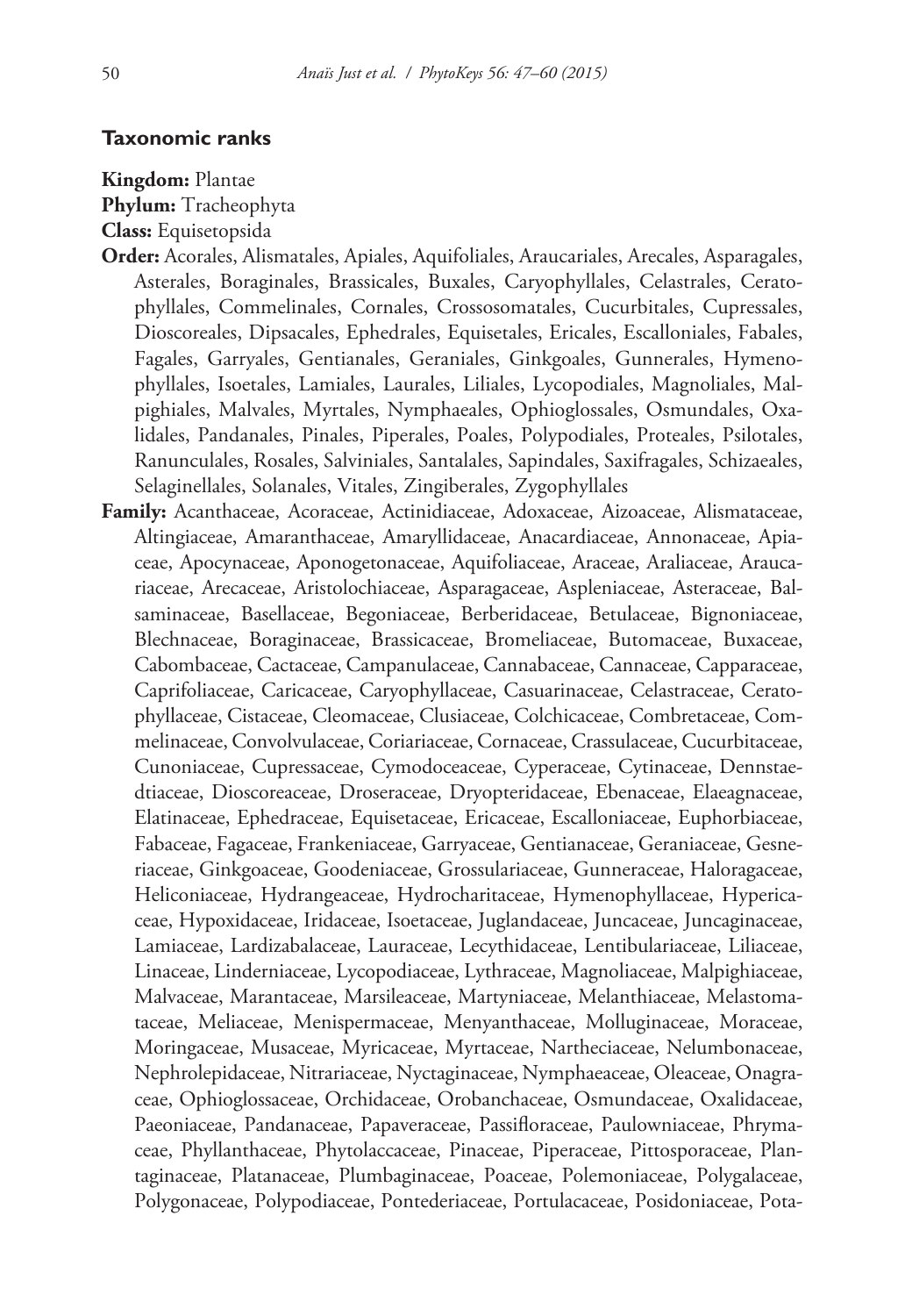mogetonaceae, Primulaceae, Proteaceae, Psilotaceae, Pteridaceae, Ranunculaceae, Resedaceae, Rhamnaceae, Rosaceae, Rubiaceae, Ruppiaceae, Rutaceae, Salicaceae, Salviniaceae, Santalaceae, Sapindaceae, Sapotaceae, Sarraceniaceae, Saxifragaceae, Scheuchzeriaceae, Schizaeaceae, Scrophulariaceae, Selaginellaceae, Simaroubaceae, Smilacaceae, Solanaceae, Staphyleaceae, Strelitziaceae, Styracaceae, Tamaricaceae, Taxaceae, Theaceae, Thelypteridaceae, Thymelaeaceae, Tofieldiaceae, Tropaeolaceae, Typhaceae, Ulmaceae, Urticaceae, Verbenaceae, Violaceae, Vitaceae, Woodsiaceae, Xanthorrhoeaceae, Zingiberaceae, Zosteraceae, Zygophyllaceae

## **Spatial coverage**

## General geographic description

This national dataset collates species occurrences from metropolitan France and Reunion Island. Four different climates are covered in the metropolitan area: oceanic, continental, mediterranean and alpine. Reunion Island is an overseas department and region of France, located in the southwest Indian Ocean, in the Mascareignes archipelago, to the east of Madagascar. The island has a tropical climate.

The records documented in the dataset are distributed across 21 (out of a total of 27) administrative regions of France: Aquitaine, Auvergne, Bourgogne, Bretagne, Centre, Champagne-Ardenne, Corse, Franche-Comté, Ile-de-France, Languedoc-Roussillon, Limousin, Midi-Pyrénées, Nord-Pas-de-Calais, Basse-Normandie, Haute-Normandie, Pays de la Loire, Picardie, Poitou-Charentes, Provence-Alpes-Côte d'Azur, La Réunion, Rhône-Alpes.

This geographical zone is characterized by a large range in altitude, from 0 to 4,810 m above sea level, and extends over an area of 516,499 km² representing 74% of Metropolitan France, its overseas departments and other territories.

## **Geographical method**

## Reference grids

In France, the Muséum National d'Histoire Naturelle (MNHN) recommends the use of standardized grids for species distribution maps. The grid reference of MNHN is defined according to the French official map projection systems: Lambert 93 in Metropolitan France (grid name "L93\_10X10") and UTM 40 S in La Reunion Island (grid name "grille\_10km\_ZEE\_974").

Lambert-93 (EPSG 2154) is a Lambert conic projection using RGF93 geodetic system (compatible with WGS84) and defined by two reference parallels: 44°N and 49°N. The central meridian, 3°E, is the Greenwich meridian and the latitude of origin is 46°30'N. Prime coordinates are 700,000 meters and 6,600,000 meters.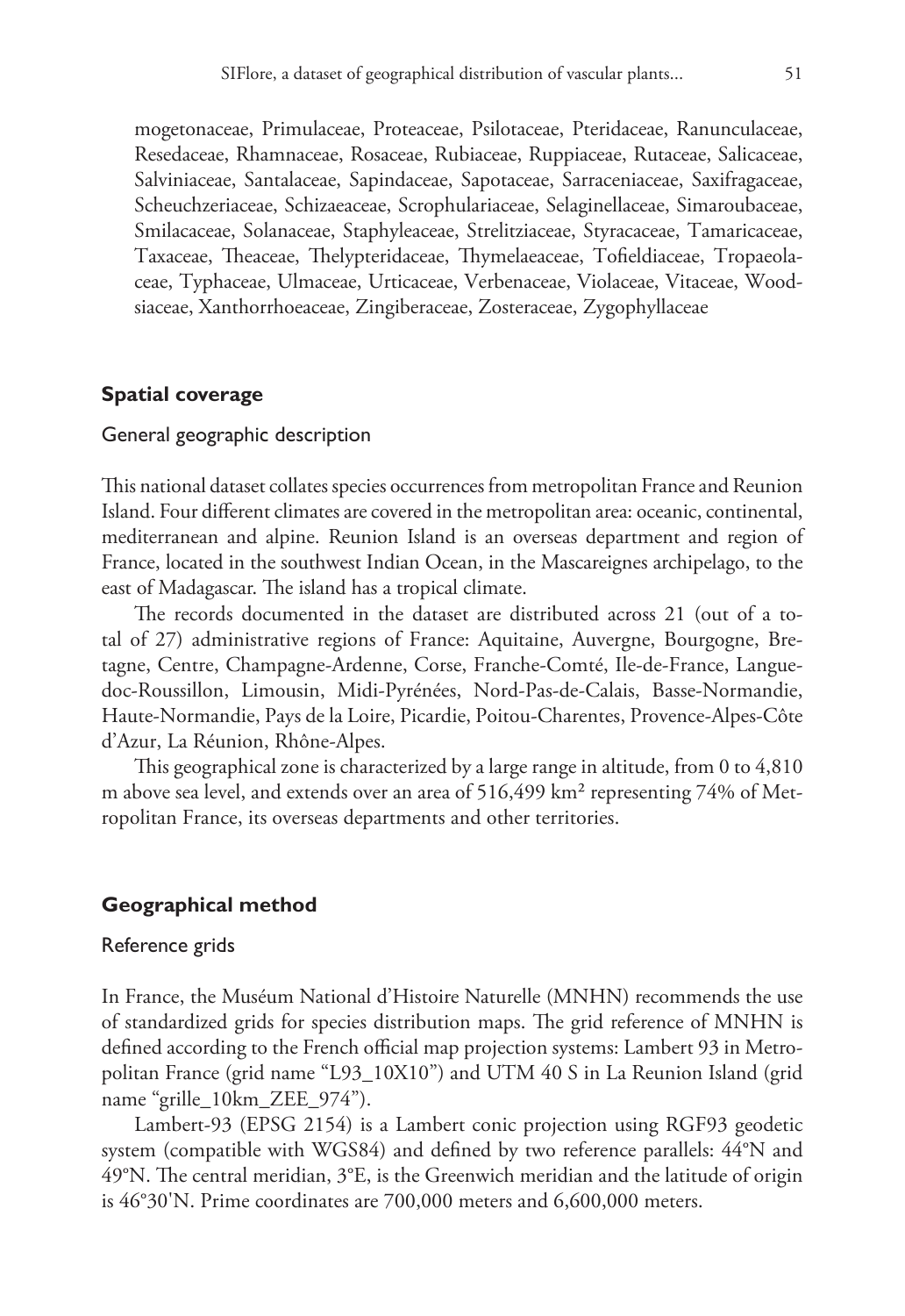The Universal Transverse Mercator Projection 40 South (UTM 40S) is an adaptation of the standard Mercator projection. This is a cylindrical and conformal projection using RGR92 geodetic system (compatible with WGS84). The central meridian is 57°E and the latitude of origin is 0. Prime coordinates are 500,000 meters and 10,000,000 meters.

Grids are composed of cells of 10 km by 10 km. Continental and maritime metropolitan France (954, 500 sq.km) is divided into 9546 cells and La Reunion Island terrestrial area (2, 512 sq.km) is divided into 34 cells (information on maritime area is not given as it is disproportionate in relation to terrestrial one).

All SIFlore records are georeferenced through the code of the corresponding grid square.

French municipalities repository: The official geographic boundaries of the municipalities and associated data (BD CARTO®) were provided by the National Geographic Institute (IGN) based on the National Institute of Statistics and Economic Studies (Insee) database. Each municipality is referenced by an official geographic code (code Insee) and its name. The records in SIFlore are georeferenced through the code of the corresponding municipality.

The BD CARTO® version originally used for data aggregation was published in 2011. The current version is BD CARTO<sup>®</sup> 3.1 which was revised in 2013.

## **Coordinates**

Metropolitan France : 40°0'0"N – 52°0'0"N Latitude; 07°0'0"W – 12°0'0"W Longitude. La Reunion Island : 20°52'0"S – 21°24'0"S Latitude; 55°10'0"E – 55°50'0"E Longitude.

## Temporal coverage

The oldest record in the dataset is from the year 1545 and the most recent records are from 2014. Most records (69.6%) were obtained after 2000 (Figure 2).

Records for which the date of collection is unknown are registered with the year 1500.



Figure 2. Temporal distribution of records by decade (shown on logarithmic scale).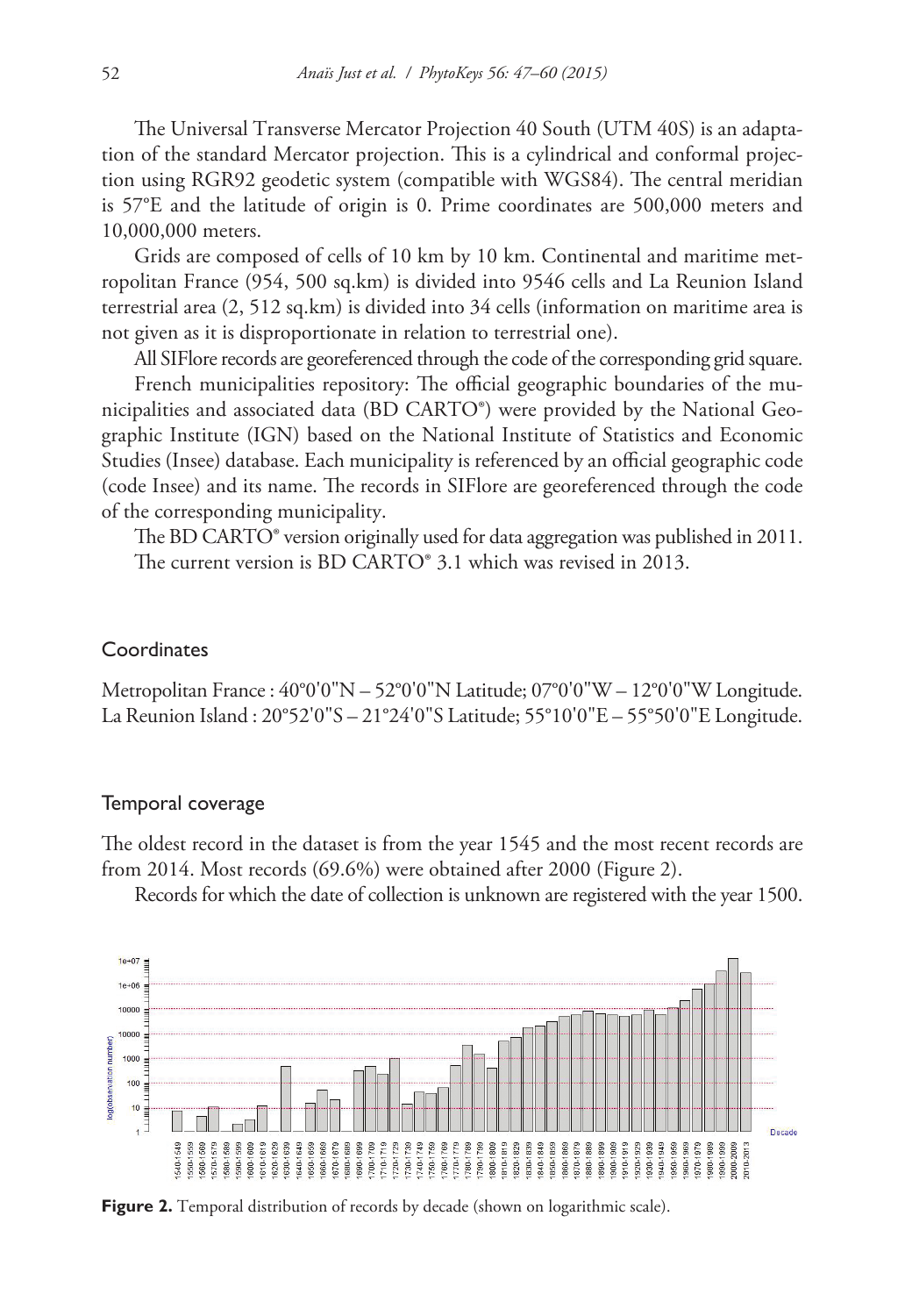## **Project description**

**Title:** «*A dataset on vascular plant distribution covering five centuries of knowledge in France:Results of a collaborative project coordinated by the Federation of the National Botanical Conservatories*» is the outcome of a collaboration between 11 Conservatoires botaniques nationaux (CBN) and their Federation (FCBN): (a) Conservatoire Botanique National Alpin , Domaine de Charance 05000 Gap, France (b) Conservatoire Botanique National de Bailleul , Hameau des Haendries 59270 Bailleul, France (c) Conservatoire Botanique National du Bassin Parisien, Muséum national d'Histoire naturelle, 61, rue Buffon 75005 Paris, France (d) Conservatoire National Botanique de Brest , 52, allée du Bot 29200 Brest, France (e) Conservatoire National Botanique de Corse, Office de l'environnement de la Corse, 14, avenue Jean Nicoli 20250 Corte, France (f) Conservatoire Botanique National de Franche-Comté, Maison de l'environnement de Franche-Comté, 7, rue Voirin

25000 Besançon, France (g) Conservatoire Botanique National de Mascarin, 2, rue du Père Georges

Les colimaçons 97436 Saint-Leu, Ile-de-La-Réunion, France (h) Conservatoire Botanique National du Massif Central, Le Bourg 43230 Chavaniac-Lafayette, France (i) Conservatoire Botanique National méditerranéen de Porquerolles, 34, avenue Gambetta 83400 Hyères, France (j) Conservatoire Botanique National des Pyrénées et de Midi Pyrénées, Vallon de Salut - BP 315- 65203 Bagnères-de-Bigorre Cedex, France (k) Conservatoire Botanique National Sud-Atlantique, Domaine de Certes Graveyron 33980 Audenge, France

#### Personnel

Philippe Antonetti (Content provider, Curator), Gilles Bailly (Data manager), Christophe Bougault (Data manager), Vincent Boullet (Author, Content provider, Curator), Gregory Caze (Content provider, Curator), Gilles Corriol (Content provider, Curator), Maëlle Decherf (Project manager), Alain Delage (Content provider, Curator), Alexis Desse (Data manager, Curator), Bruno Dutrève (Author, Team Coordinator), Yorick Ferrez (Content provider, Curator), Sébastien Filoche (Content provider, Curator), Romain Gaspard (Project manager, Data manager), Olivier Gavotto (Data manager), Jean-Michel Genis (Data manager), Johan Gourvil (Author, Project manager, Curator), Julien Geslin (Content provider, Curator), Dominique Guyader (Data manager), Julien Guyonneau (Data manager, Curator), Elodie Hamdi (Data manager), Anaïs Just (Author, Project manager, Data manager, Metadata Provider), Jean-Brieuc Lehebel-Peron (Data manager), Sylvie Magnanon (Content provider, Curator), Jérôme Millet (Author, Team Coordinator), Thomas Milon (Author, Project manager, Data manager), James Molina (Content provider, Curator), Virgile Noble (Content provider, Curator), Gilles Pache (Content provider, Curator), Frédéric Picot (Content provider, Curator), Anne Plu (Data manager), Thierry Vergne (Data manager), Paula Spinosi (Data manager), Benoit Toussaint (Content provider, Curator).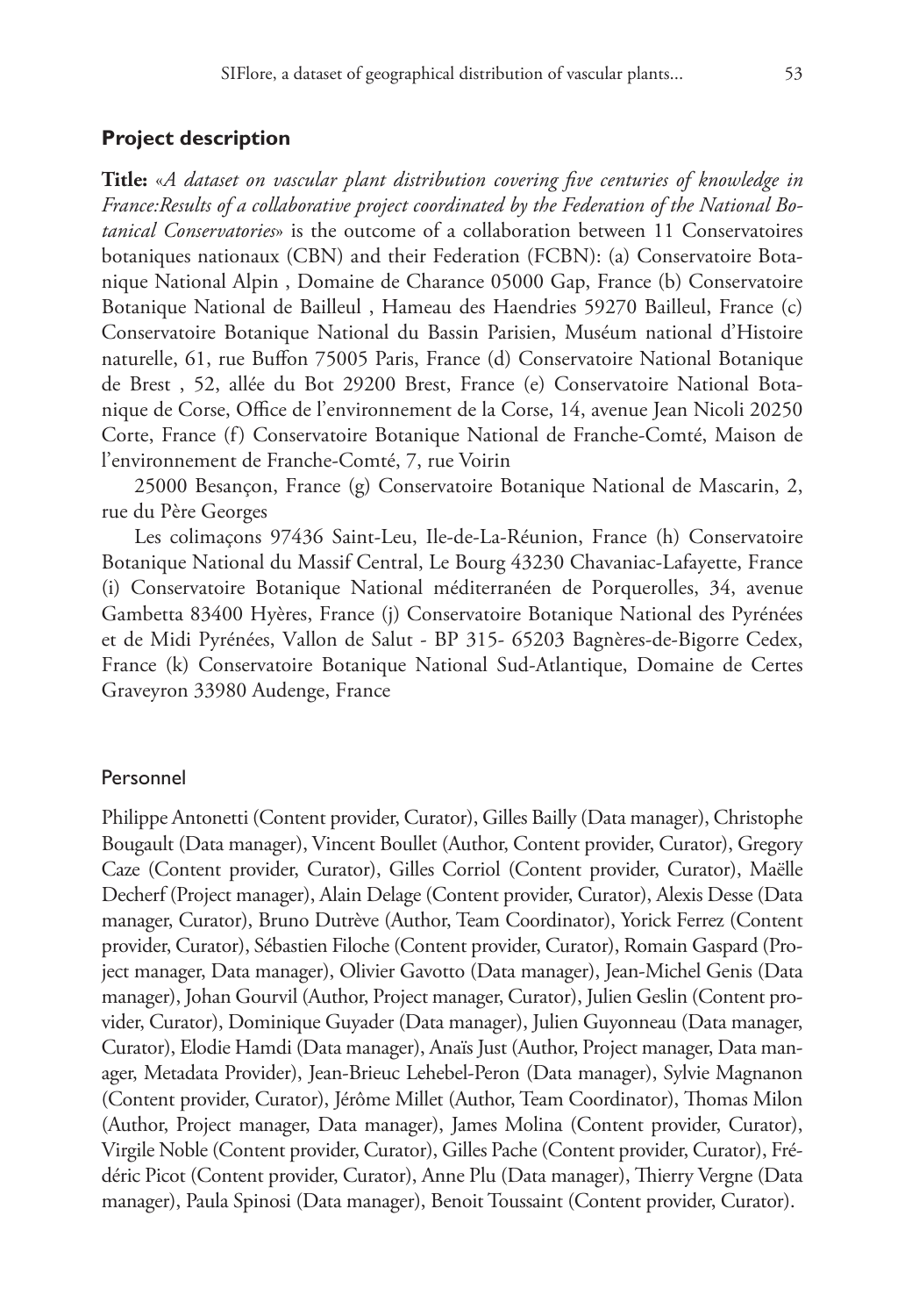## Funding

French Ministry of Ecology and the network of the CBN

## **Methods**

# Data collection

Primary data are collected by both professional (from CBN and other organisations) and volunteer. As data originate from various sources (field inventories, scientific literature and herbaria), this task involves different trades such as botanists and archivists. Data are entered into CBN databases and then follow a validation process. To insure dataset homogeneity, data records are extracted from CBN databases and provided to the national system in a simplified format that is compatible with the SINP format (edited by MNHN). This format is also based on the Data Specification on Species distribution, produced by the INSPIRE Thematic Working Group *Species distribution* ([http://inspire.ec.europa.eu/\)](http://inspire.ec.europa.eu/).

For each observation, key variables are recorded, such as a unique code for the record, valid scientific name of the taxon and its identifier in the French national taxonomic repository (TAXREF). Additional details including observation and data transmission dates, the collector name, the source basis of record name and geospatial information, including municipality name and code, and the square code of the national grid, are also provided. The grid system used for species inventories in France is defined by the Muséum National d'Histoire Naturelle: this is a grid composed of cells of 10km by 10km. Information about municipalities are collected from the Insee national repository. When available, additional information is collected such as bibliographic and herbarium references or primary source of the data record.

The evolution of the dataset is described in the Database history section.

Once standardized, data are checked for consistency before being incorporated into the Postgresl/Postgis national database by using Talend Open Studio for Data Integration. At the end of the process, data are posted on the FCBN geoportal.

**Sampling description:** Most records originate from field inventories (88.7%), with other records identified in scientific literature (11%) and in herbaria (0.2%). The protocols for collection vary over time and between collection sites, but also in response to other projects launched. However, in this first version, SIFlore does not include information on the data collection procedures. It is expected that a simplified description of the different protocols used by each CBN will be provided in the near future.

Nevertheless, according to Vallet et al. (2012), it is possible to assess survey completeness of regional floristic inventories despite heterogeneous sources and protocols, through the use of the Jackknife 1, a non-parametric estimator. This estimator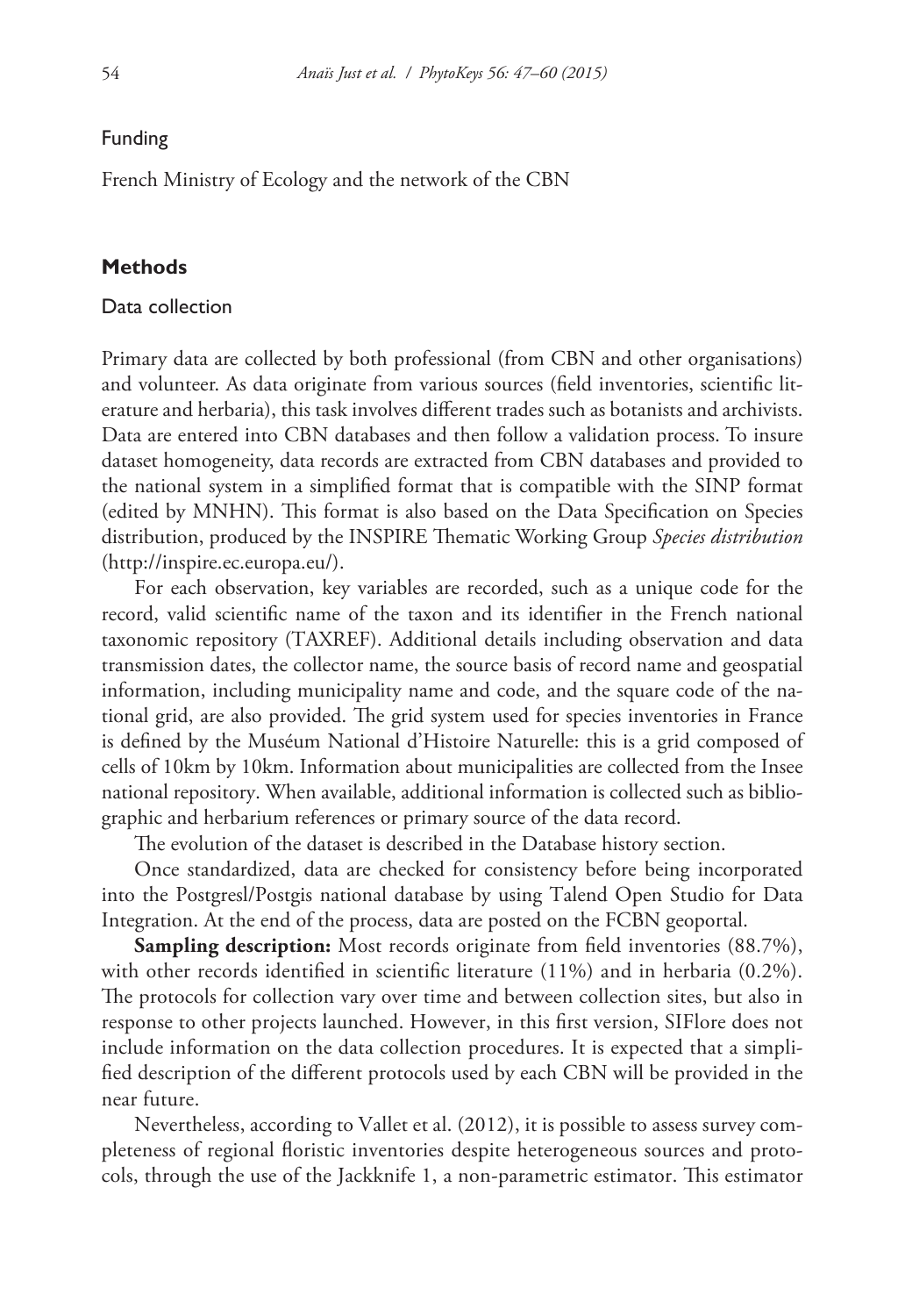

Figure 3. Density of cells by richness of observed species: looking at the distribution within the dataset, it appears that cells with less than 250 distinct species recorded are over-represented.

was calculated for each 10km by 10km cell of the French map, aiming to mitigate sampling bias as effectively as possible. Thus, occurrences were all generalized to the rank of species (including all infraspecies into this one rank) and only recent data were taken in account (from 1990). Cells with less than 250 species were excluded from the analyses, as they were considered as undersampled and therefore over represented (Figure 3). The resulting map (Figure 4) should allow users to interpret their results appropriately.

It has to be noted that the completeness of La Reunion Island survey could not be assured in this work. Indeed, as mentioned above, in 2012, at the time of working on the 1st version of SIFlore, there had been a lack of La Reunion taxa in the French national taxonomic referential for fauna, flora and fungi, TAXREF V5. As the analysis only takes into account the species which correspond across the two taxonomic guidelines (ITR and TAXREF v5), all of the La Reunion cells had been undersampled, according to Jackknife calculation requirements.

**Quality control description:** Quality control is implemented at different levels, under different responsibilities, throughout the data collection and validation process. Following digitalization, the dataset is first checked by regional data administrators, in order to ensure compliance with the survey protocols. The records are individually reviewed according to specified criteria, including the accuracy of the scientific name and the correctness of the geographical position entered, according to known chorology.

At the national level, a second step is carried out to ensure conformity of the data to the national standards, before compilation. Non-compliant data are rejected and an audit report is sent to the data provider. FCBN is currently working on an additional quality control step in order to ensure global coherence and to provide a relevance score for the distribution map of each species.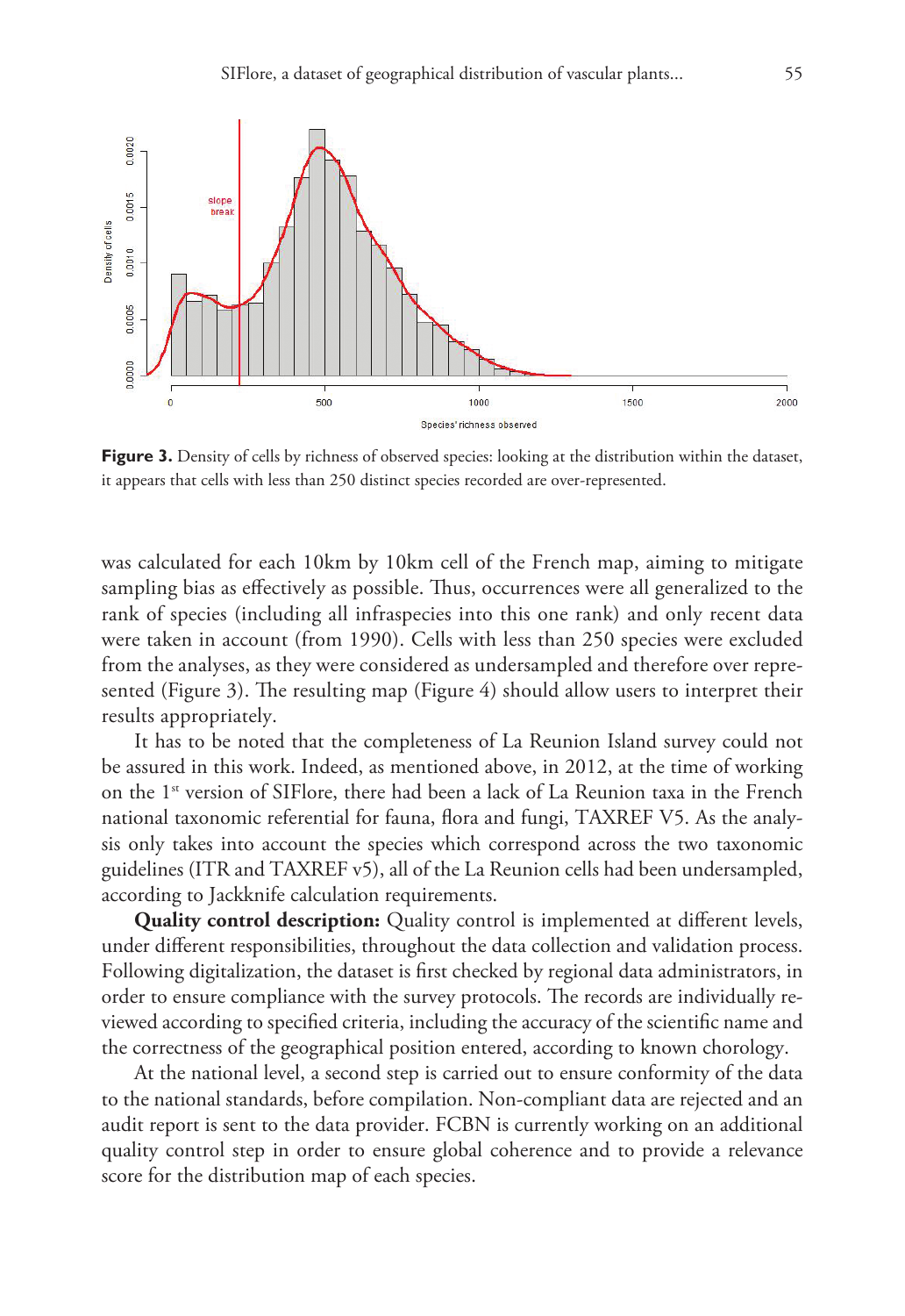

**Figure 4.** Dataset completeness for Metropolitan France according to the Jackknife 1 estimator (data from 1990 to 2013). The number of records in each cell was used as an estimator of the sampling effort. The ratio between the observed and estimated richness of species measures the completeness of inventory in each surveyed cell (Vallet et al. 2012).

## **Dataset**

## Dataset history

In 1975, the Botanical Conservatory of Brest was created, with the support of the Ministry of Environment. This was the first establishment in the world entirely devoted to flora conservation. In 1988, the label "conservatoire botanique national" was legally recognized in France. There are currently eleven national botanical conservatories (CBN) in France.

As they are mandated to share their expertise to the national and local authorities, CBN have built knowledge databases in which information is structured to allow data sharing.

CBN have operational and managerial autonomy. Consequently, their databases differ in terms of structural design and the information contained. Nevertheless, there is an urgent need to provide information on flora distribution at the national level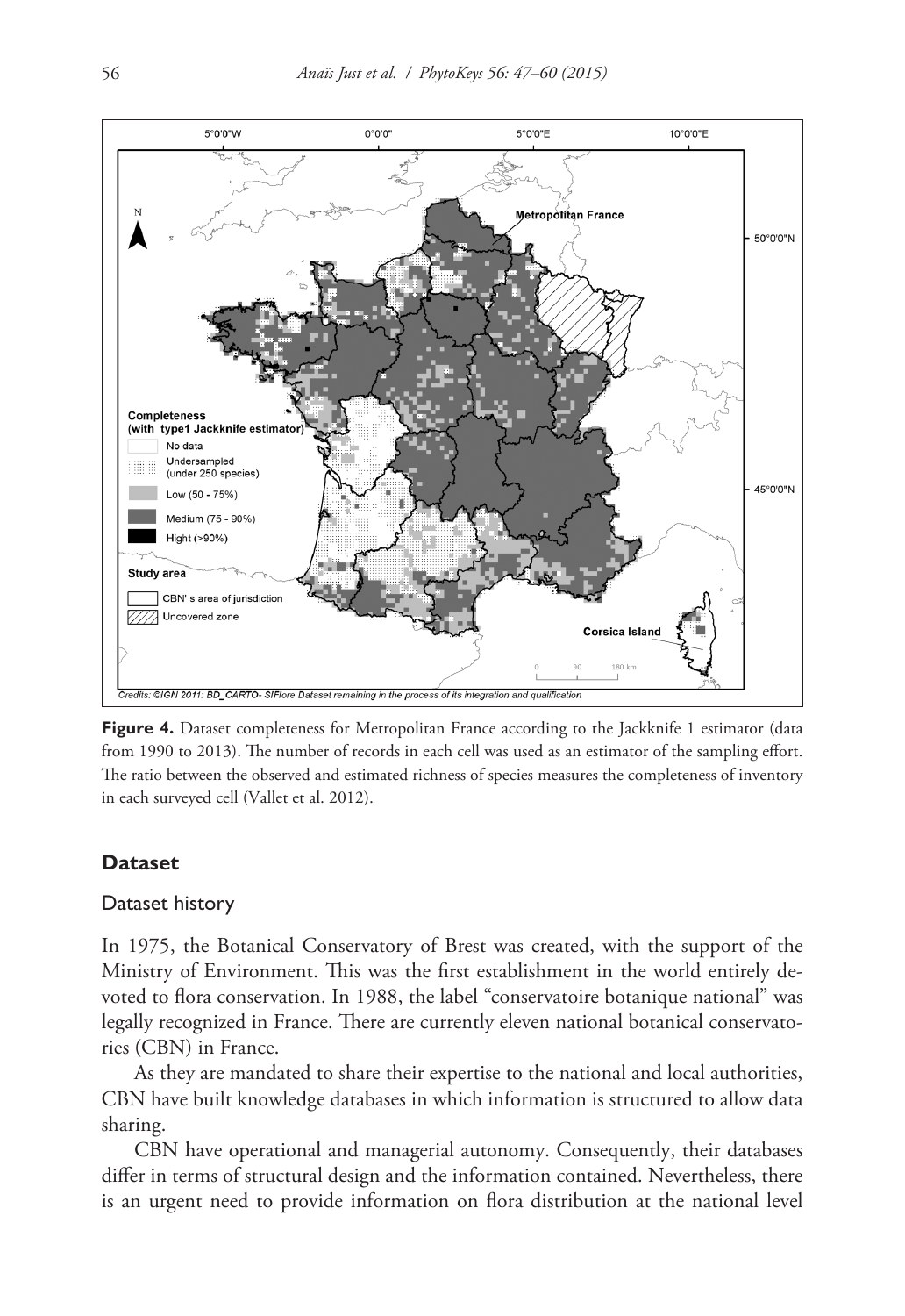and, in particular, to define more clearly the flora conservation priorities. Furthermore, FCBN is involved in establishing the IUCN Red List of Threatened Flora at the national level, and in evaluating the conservation status of natural habitats and wild flora, according to the *Council Directive 92/43/EEC of 21 May 1992 on the conservation of natural habitats and of wild fauna and flora*. For these reasons, it was decided to pool all CBN flora records and also to apply a subsidiarity relationship between the FCBN and CBN. This means that data must only be handled by national botanical conservatories, and that the federation may only facilitate networking and ensure data aggregation and management, without altering the records in any way.

In 2010, a working group was created to implement this project. It includes botanists and data managers from across the CBN, and project facilitators. Due to the heterogeneity of the CBN databases, data cannot easily and quickly be aggregated unless determining a database exchange standard. As such, a standardized format was proposed and, in 2011, 10 taxa were selected for a first trial run. Based on this pilot, the data standard was refined. In January 2013, the flora regional dataset aggregation was officially launched. Data were transmitted through various channels under the scenarios prepared by the working group. Data were then compiled and integrated into a Postgresql/Postgis database using an extract, transform and load system (ETL). In May 2013, 18 million data records were aggregated. In January 2014, an additional 3 million records were integrated. Meanwhile, a geoportal was developed to respond to the needs of the CBN and their partners for improving their understanding of flora distribution, as well as allowing the CBN to share its expertise with the public. The portal was finally published on the FCBN's website in February 2014.

## Dataset description

The SIFlore dataset is a custom-made SQL view of the global database hosted by the FCBN. Only tracheophyta data are shown. In the current version of the database, the key information provided for each record includes: unique identifier of the data record in SIFlore, identifier that points to the data in the original database file, source institution and database identifier, scientific name, valid identifier in the French national taxonomic referential (TAXREF), taxon rank, location of sighting (grid cell and municipality code), date that the flora was sighted and name of the data collector.

#### Dataset preview

**Object name:** SIFlore, a dataset of geographical distribution of vascular plants covering five centuries of knowledge in France: Results of a collaborative project coordinated by the Federation of the National Botanical Conservatories

## **Character encoding:** UTF-8

**Format name:** Darwin Core Archive Format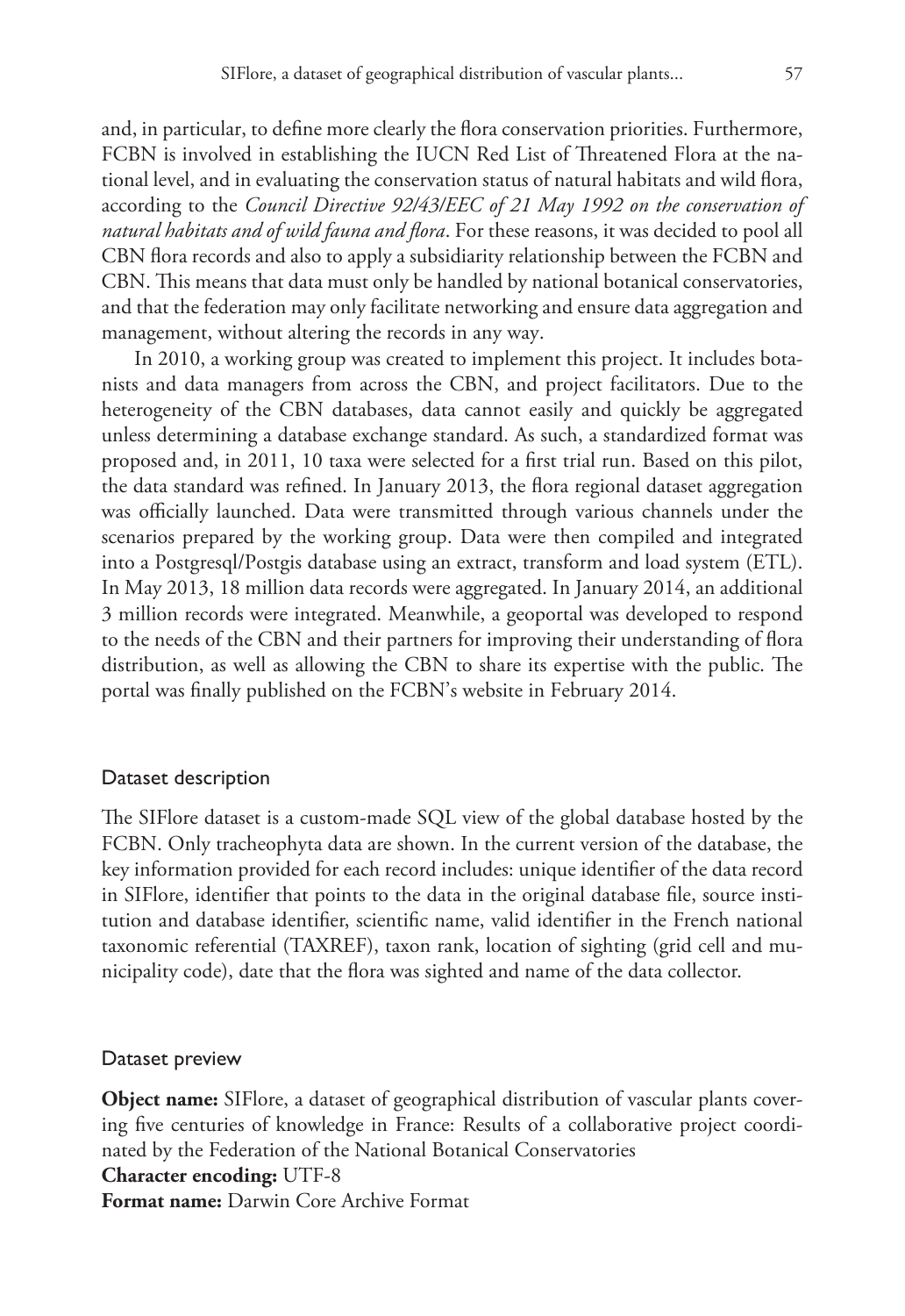**Format version:** 1.0 **Distribution:** <http://www.gbif.org/dataset/75956ee6-1a2b-4fa3-b3e8-ccda64ce6c2d> **Publication date of data:** 2014-02-10 **Language:** French

**Licenses of use:** This "SIFlore, a dataset of geographical distribution of vascular plants covering five centuries of knowledge in France: Results of a collaborative project coordinated by the Federation of the National Botanical Conservatories" is made available under the Creative Commons Attribution Non Commercial (CC BY-NC-SA 2.0 FR) **Metadata language:** English

**Date of metadata creation:** 2014-06-26 **Hierarchy level:** Dataset

## **Acknowledgments**

We are very grateful to the French Ministry of Ecology and Sustainable Development and Energy (MEDDE) for financial support, and to the eleven national botanical conservatories for their enthusiastic participation, collaboration and ongoing support.

We would like to express our deepest gratitude to the CBN directors Pascal Chondroyannis, François Dehondt, Dominique Dhervé, Frédéric Hendoux, Laëtitia Hugot, Gérard Largier, Bertrand Liénard, Sylvia Lochon-Menseau, Daniel Lucas, Coralie Pradel and Jean-Marc Valet for their continuing efforts in facilitating project implementation. We also would like to thank Anna Dean (native English speaker) and Guillaume Fournié for checking this paper.

## **References**

- Antonetti P, Brugel E, Kessler F, Barbe J-P, Tort M (2006) Atlas de la Flore d'Auvergne. CBN du Massif Central, 984 pp.<http://www.calameo.com/books/0005641497d3f9521789f>
- Armand M, Gourgues F, Marciau R, Villaret J-C, Portal R (2008) Atlas des plantes protégées de l'Isère. Editions biotope- publications scientifiques du Muséum - Collection Parthénope, 320 pp. [http://www.leclub-biotope.com/fr/ouvrages-soldés/87-atlas-des-plantes](http://www.leclub-biotope.com/fr/ouvrages-sold%C3%A9s/87-atlas-des-plantes-protegees-de-l-isere-9782914817318.html)[protegees-de-l-isere-9782914817318.html](http://www.leclub-biotope.com/fr/ouvrages-sold%C3%A9s/87-atlas-des-plantes-protegees-de-l-isere-9782914817318.html)
- Arnal G, Guittet J (2004) Atlas de la flore sauvage du département de l'Essonne Editions biotope- publications scientifiques du Muséum - Collection Parthénope, 608 pp. [http://www.](http://www.leclub-biotope.com/fr/ouvrages-sold%C3%A9s/17-atlas-de-la-flore-sauvage-du-d%C3%A9partement-de-l-essonne-9782914817042.html) [leclub-biotope.com/fr/ouvrages-soldés/17-atlas-de-la-flore-sauvage-du-département-de-l](http://www.leclub-biotope.com/fr/ouvrages-sold%C3%A9s/17-atlas-de-la-flore-sauvage-du-d%C3%A9partement-de-l-essonne-9782914817042.html)[essonne-9782914817042.html](http://www.leclub-biotope.com/fr/ouvrages-sold%C3%A9s/17-atlas-de-la-flore-sauvage-du-d%C3%A9partement-de-l-essonne-9782914817042.html)
- Bardet O, Fédoroff E, Gaël C, Moret J (2008) Atlas de la flore sauvage de Bourgogne. Editions biotope- publications scientifiques du Muséum - Collection Parthénope, 752 pp.
- Bédé B, Bédé N, Martegoute J-C (2011) Les Plantes de Dordogne et des départements limitrophes avec indications des propriétés apicoles. (Bacofin., p. 912). Société botanique du Périgord.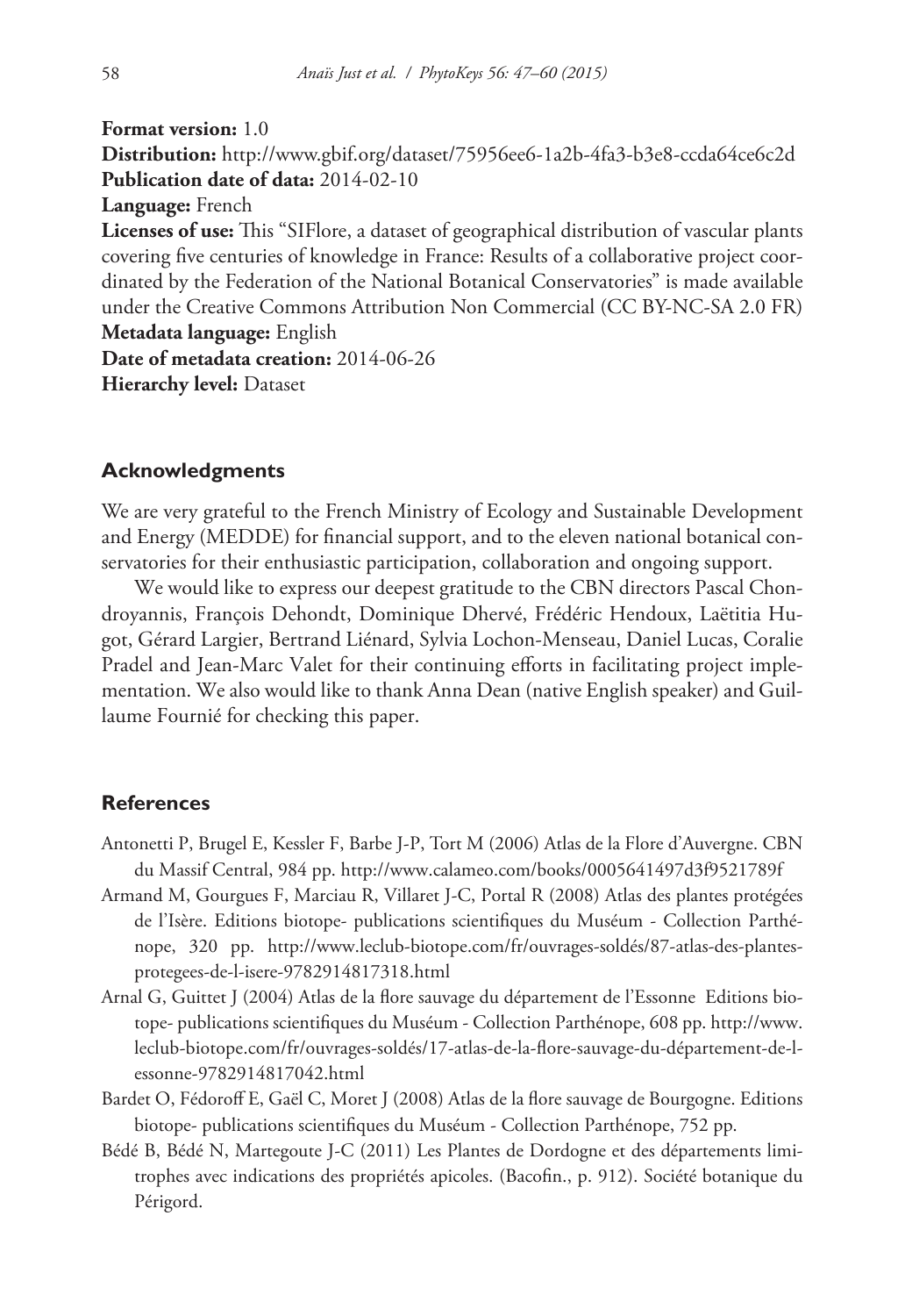- Boudin L, Cordier J, Moret J (2007) Atlas de la flore remarquable du Val de Loire entre le bec d'Allier et le bec de Vienne. Editions biotope- publications scientifiques du Muséum - Collection Parthénope.
- Boullet V (2012) Index de la flore vasculaire de la Réunion (Trachéophytes): statuts, menaces et protections.<http://flore.cbnm.org/>
- Braud S, Charrier M, Mourgaud G (1999) Les Ptéridophytes du Maine-et-Loire. Inventaire et cartographie. E.R.I.C.A, (Bull. de botanique armoricaine , n° 12), 62 pp.
- Chas E (1994) Atlas de la flore des Hautes-Alpes (Éd). CBNA G., 816 pp.
- Chas E, Le Driant F, Dentant, Cédric GLG, VanEs J, Gillot P, Rémy C, Gattus J-C, Salomez P, Quelin L (2007) Atlas des plantes rares ou protégées des Hautes-Alpes. Naturalia publications.
- Collectif (2002) Plantes et végétation en Limousin. Atlas de la flore vasculaire. Espaces naturels du Limousin, 863 pp.
- Collectif (2007) Atlas floristique Alpes-de-Haute-Provence. Conservatoire Botanique National Alpin, 418 pp.
- Collectif (2011) Inventaire de la Flore vasculaire du Nord-Pas de Calais (Ptéridophytes et Spermatophytes): raretés, protections, menaces et statuts. Version n° 4b / décembre 2011. Conservatoire botanique de Bailleul et Collectif des botanistes du Nord-Pas de Calais, 85 pp.
- Collectif (2014) Plantes sauvages de la Loire et du Rhône. Conservatoire botanique national du Massif Central, 760 pp.
- Collectif Floraine (2013) Atlas de la Flore Lorraine. Editions vent d'Est, 1296 pp.
- Cruon R, Aboucaya A, Astier J-M, Blais P-M, Lanfranchi H (2008) Le Var et sa flore, plantes rares ou protégées. Naturalia Publications, 544 pp.
- David C, Gérard M, Hubert H, Jarri B, DeLabarre Y, Ravet M (2009) Atlas floristique des Pays de la Loire. La Flore de la Mayenne: flore vasculaire (p. 679). Editions Siloë.
- Diard L (2005) Atlas floristique de Bretagne. La Flore d'Ille-et-Vilaine. Editions Siloë, Ed., 670 pp.
- Dupont P (1990) Atlas partiel de la flore de France. Museum d'Histoire Naturelle, 442 pp.

Dupont P (2001) Atlas floristique de la Loire-Atlantique et de la Vendée (2 volumes). Tome 1: État et avenir d'un patrimoine - Tome 2: Cartes et commentaires. Editions Siloë, 734 pp.

- Dupré R, Boudier P, Delahaye P, Joly M, Cordier J, Moret J (2009) Atlas de la Flore sauvage du département d'Eure-et-Loir. Editions biotope- publications scientifiques du Muséum-Collection Parthénope, 488 pp.
- Filoche S, Perriat F, Moret J, Hendoux F (2010) Atlas de la flore sauvage de Seine-et-Marne. Illustria Librairie des Musées, 690 pp.
- Gargominy O, Tercerie S, Daszkiewicz P, Régnier C, Ramage T, Dupont P, Poncet L (2012) TAXREF v5.0, référentiel taxonomique pour la France: mise en œuvre et diffusion. Rapport SPN 2012, 75 pp. Retrieved from [http://inpn.mnhn.fr/downloads/taxref-docs/](http://inpn.mnhn.fr/downloads/taxref-docs/TAXREFv5.0.pdf) [TAXREFv5.0.pdf](http://inpn.mnhn.fr/downloads/taxref-docs/TAXREFv5.0.pdf)
- Garraud L, Leprince J-H, Lieutaghi P, Danton P (2003) Flore de la Drôme: Atlas écologique et floristique. Conservatoire botanique national Alpin de Gap-Charance, 930 pp.
- Girerd B, Roux J-P (2011) Flore du Vaucluse. Editions biotope- publications scientifiques du Muséum- Collection Parthénope, 1024 pp.